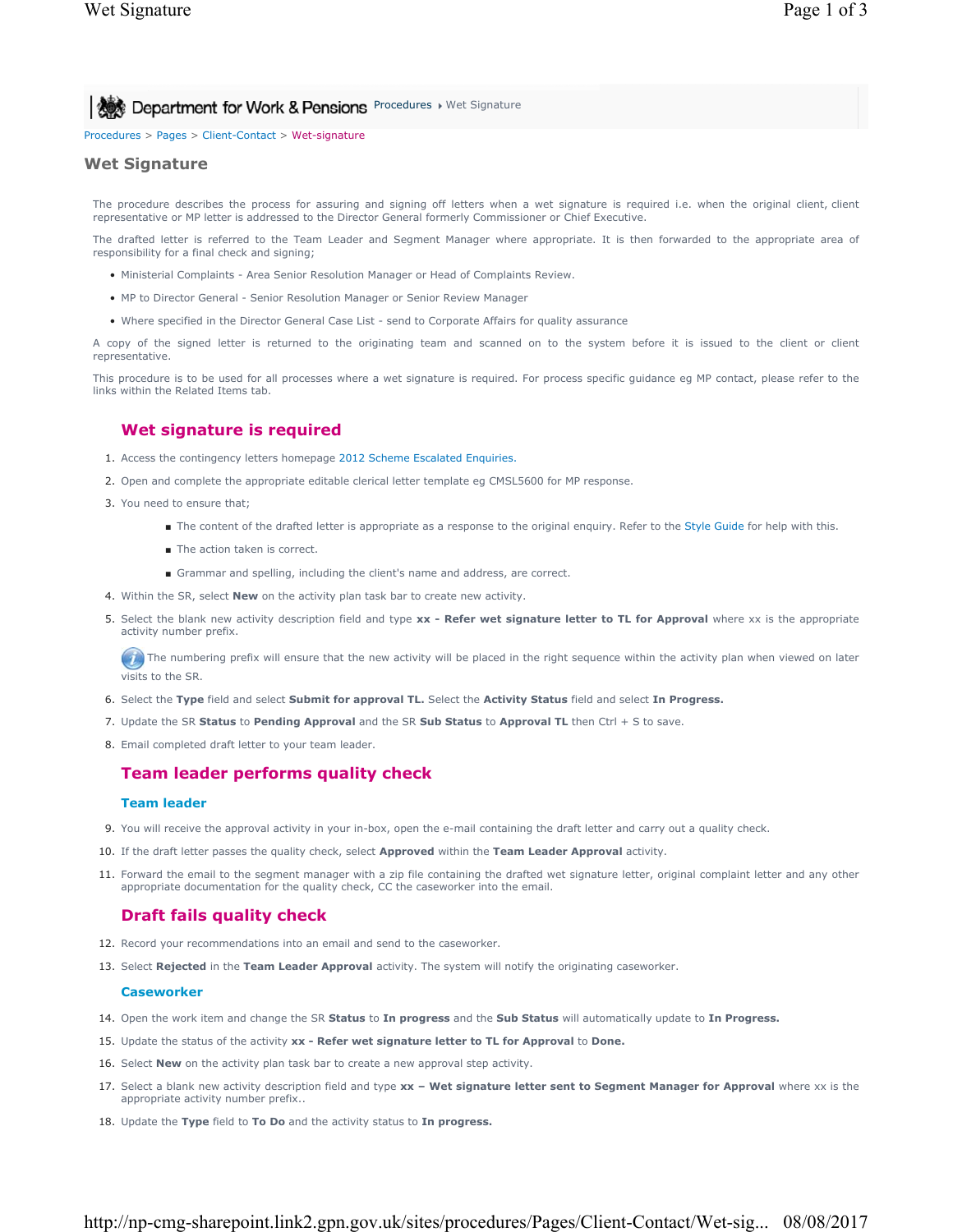19. Set the **Next Activity Due Date** for two days ahead.

# **Letter rejected**

- When a rejection of draft letter is received, open the work item and change the **SR Status** to **In progress** and the **Sub Status** will 20. automatically update to **In Progress.**
- 21. Make the necessary changes to the draft letter in line with the team leader's recommendations.
- 22. Update the SR **Status** to **Pending Approval** and the **Sub Status** to **Approval TL** then ctrl + S to save the updated data to the SR.
- 23. Email the revised draft letter to your team leader.

#### **Team leader**

24. Repeat Team Leader **steps 9 - 11**.

#### **Caseworker**

25. Repeat Caseworker **Steps 14 - 19**.

# **Segment manager performs quality check**

#### **Segment manager**

- 26. Open the team leader's email, and ensure the letter passes the quality check.
- 27. Forward the email to the Director of Client Services and Government Relations (DCSGR) team and request a final quality check is undertaken. CC the caseworker and team leader into the email.

#### **Caseworker**

- 28. When the segment manager emails you approval of the draft letter, update the status of the activity xx Wet Signature letter sent to **Segment Manager for Approval** to **Done.**
- 29. Update reason field to read **Segment Manager Approval received**.
- 30. Select **New** on the activity plan task bar to create new approval step activity.
- Select the blank new activity description field and type **xx– Wet Signature letter sent to Director Client Services and Government**  31. **Relations Team for Approval** where xx is the appropriate activity number prefix.
- 32. Update the **Type** field to **To Do** and the activity status to **In progress.**
- 33. Set **Next Activity Due Date** for 5 days ahead, then ctrl + S to save.

# **Letter rejected**

#### **Segment manager**

- 34. When you receive the team leader email, open email and zip files containing the drafted letter and supporting documentation.
- 35. Carry out a quality check.
- 36. Inform the team leader and caseworker by email of the draft letter rejection and recommendations of changes required.

#### **Team leader**

37. When you receive the rejection email from Segment Manager, inform the caseworker of the rejection of drafted letter and instruct the caseworker to amend the draft as per the segment manager's directed changes.

#### **Caseworker**

- 38. Opens the email and amend the draft letter in line with the segment manager's directed changes.
- 39. Send an email containing the zip file of the amended Draft letter to the segment manager and CC your team leader.
- 40. Update **Next Activity Due Date** for two days ahead.

# **Area Senior Resolution Manager, or Head of Complaints Review, or Senior Resolution Manager, or Senior Review Manager, or Corporate Affairs perform final check**

#### **Area SRM, Head of Complaints Review, SRM, Corp Affairs**

41. When you receive the email from the segment manager containing the approved draft letter and supporting documentation, carry out final quality check and if the draft letter passes, print the letter onto headed paper.